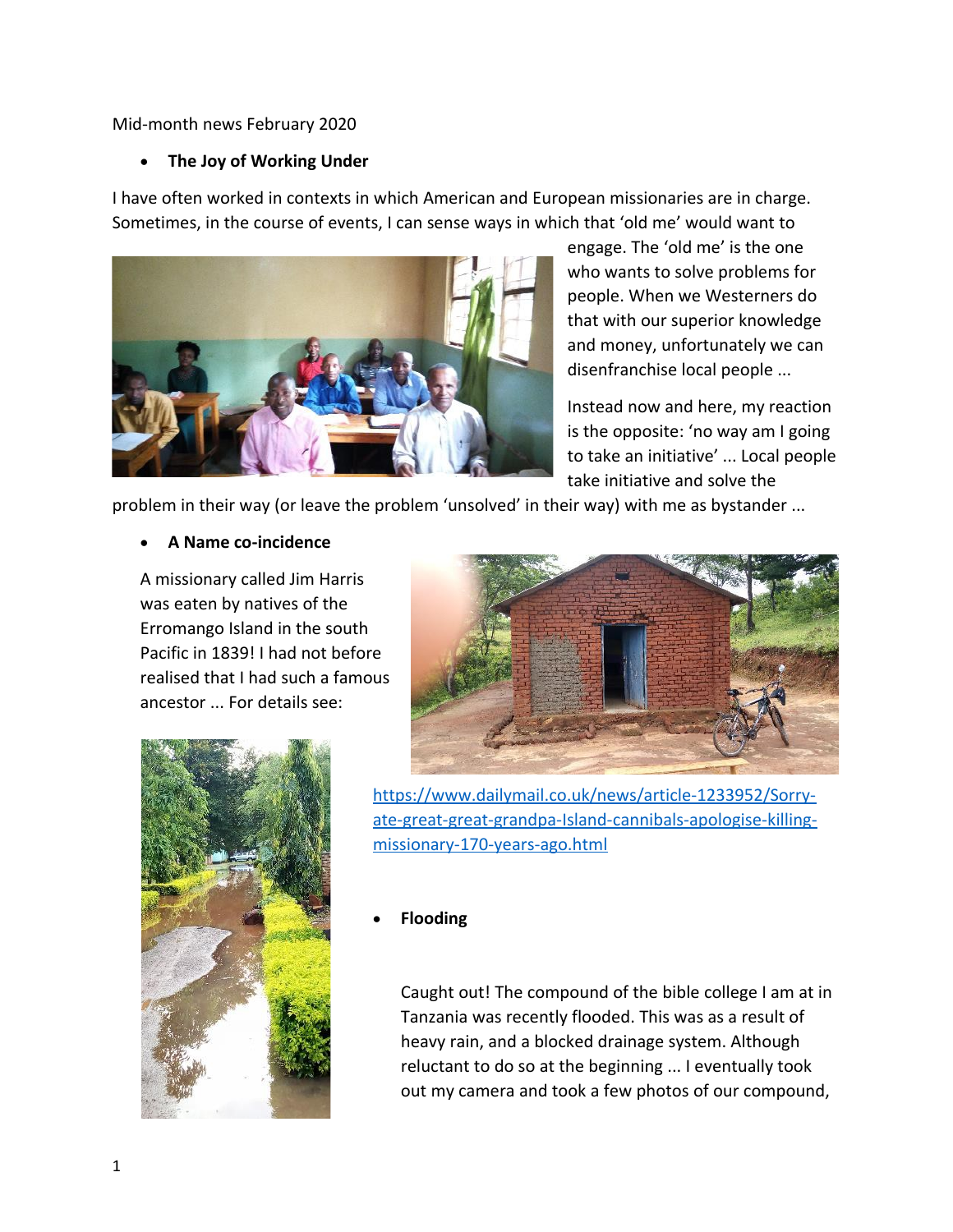turned into a lake. "How much money will you make out of that photo?" a colleague immediately asked. Later, in another discussion; "let's see the photo" he said ... "how much money have you made out of it?" he added. ... Hence I feel justified in not taking too many photos! I also realise, that my warm welcome deep into this indigenous

Tanzanian context is conditional on my 'good behaviour', which includes not using funds to buy influence, and not using contexts of 'poverty' to raise funds ...

## **Windows in trouble**

Since coming tin Tanzania, I have discovered that the version of windows on my laptop is pirated, so my computer keeps giving me warnings, and may freeze up or explode or something on  $11<sup>th</sup>$  Feb. Pray that this not happen so that I can keep on using my computer till I get it to the repair-man back in Kenya!

# **To Church in West of Tanzania**

Instead of going straight home, I have committed to visiting a Coptic church in the West of Tanzania. I am to travel with a Tanzanian colleague who is to help me in teaching, taking two days by bus to get to Kigoma,

which you will see on this picture is 922 km away. Although there is only one church there, they tell me it has a regular attendance of 5,000.

Much of my trip will be roughly along the old 'slave route' once popular by Arab slave traders, along which route there are now a lot of African-Muslims.

### **'We're Better'**

Many Western people who know that everyone else in the world really wants to emigrate to the USA or to Western Europe are of the opinion that they are better than other people in the world. This begs the question: why then do countries from where those citizens are fleeing so as to come to Europe or the USA, often not want Westerners to settle in their home countries? (Immigration is being made much more difficult in many parts of East Africa.) I suggest that the reason people are fleeing their countries to come to Europe is the same reason they don't want